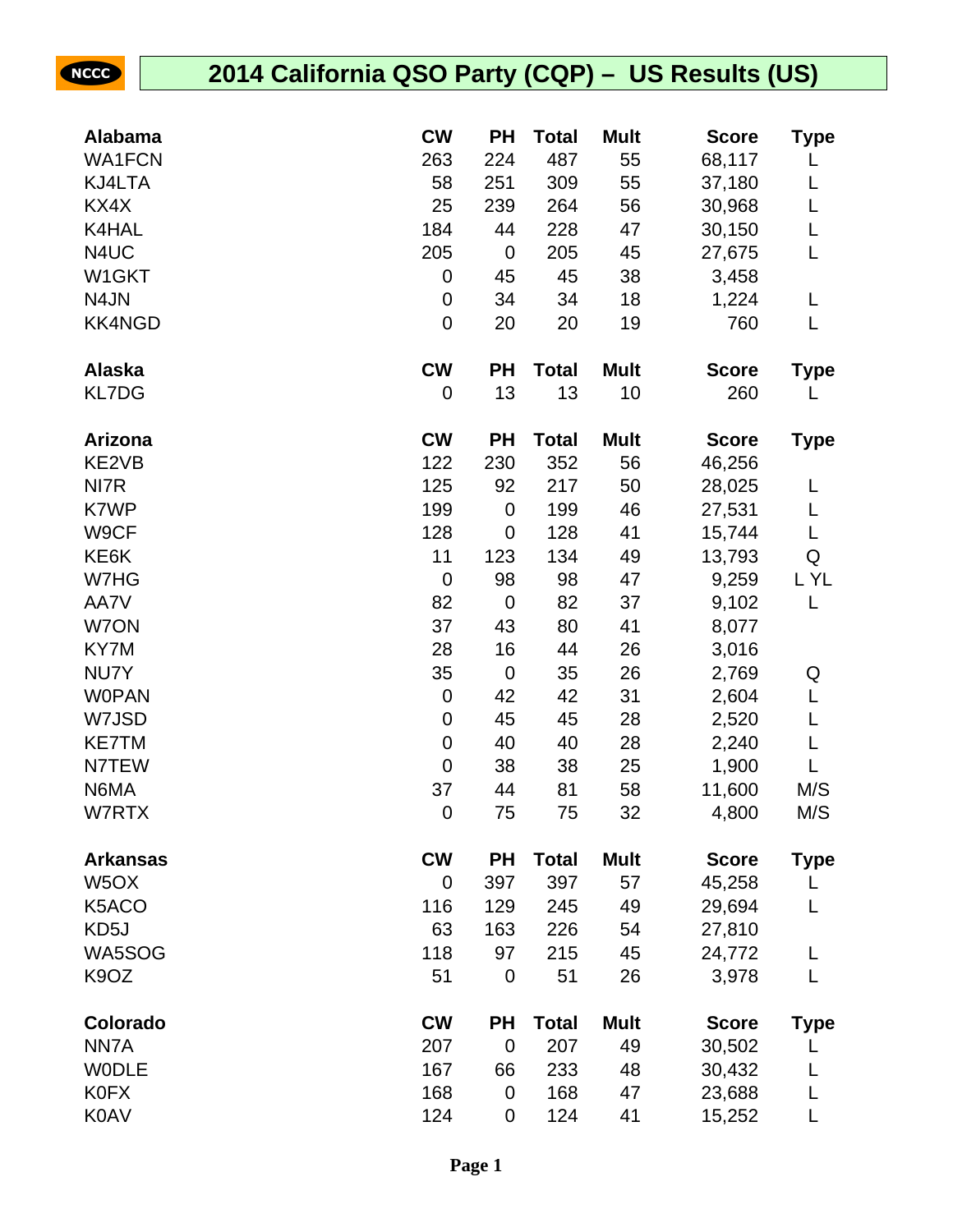| Colorado                       | <b>CW</b>        | <b>PH</b>   | <b>Total</b> | <b>Mult</b>    | <b>Score</b> | Type        |
|--------------------------------|------------------|-------------|--------------|----------------|--------------|-------------|
| <b>KD0JLE</b>                  | 0                | 105         | 105          | 46             | 9,706        |             |
| <b>KR7C</b>                    | 63               | $\mathbf 0$ | 63           | 40             | 7,620        | L           |
| <b>K0AE</b>                    | 39               | 35          | 74           | 35             | 6,597        | L           |
| KV6O                           | 0                | 39          | 39           | 25             | 1,975        | L           |
| N0ZTO                          | 0                | 36          | 36           | 25             | 1,825        | L           |
| AC9D                           | $\boldsymbol{0}$ | 30          | 30           | 19             | 1,140        |             |
| <b>WODN</b>                    | $\boldsymbol{0}$ | 24          | 24           | 20             | 960          | L M         |
| <b>K0TZ</b>                    | 41               | 16          | 57           | 32             | 5,008        | M/S L       |
| <b>Connecticut</b>             | <b>CW</b>        | PH          | <b>Total</b> | <b>Mult</b>    | <b>Score</b> | Type        |
| W <sub>1</sub> QK              | 155              | $\mathbf 0$ | 155          | 41             | 19,126       | L           |
| K <sub>1</sub> BV              | 148              | 0           | 148          | 41             | 18,265       |             |
| W <sub>1JQ</sub>               | 87               | 48          | 135          | 49             | 17,493       | L           |
| W1HQ (KI1U op)                 | 47               | 53          | 100          | 35             | 8,697        | L           |
| KC1AXJ                         | $\pmb{0}$        | 18          | 18           | 15             | 540          | L           |
| W1ZFG                          | 0                | 7           | 7            | $\overline{7}$ | 98           | L           |
| W1CTN                          | 60               | 333         | 393          | 55             | 46,530       | M/S         |
| <b>Delaware</b>                | <b>CW</b>        | PH          | <b>Total</b> | <b>Mult</b>    | <b>Score</b> | <b>Type</b> |
| N8NA                           | 173              | $\mathbf 0$ | 173          | 44             | 22,902       | L           |
| W3RLO                          | $\boldsymbol{0}$ | 9           | 9            | 8              | 152          | L           |
| N3DXX                          | 69               | 110         | 179          | 47             | 20,139       | M/S         |
| <b>Florida</b>                 | <b>CW</b>        | PH          | <b>Total</b> | <b>Mult</b>    | <b>Score</b> | <b>Type</b> |
| WX4G                           | 296              | 342         | 638          | 57             | 89,604       |             |
| <b>WO4O</b>                    | 202              | 410         | 612          | 57             | 81,282       |             |
| N <sub>4</sub> O <sub>X</sub>  | 191              | 377         | 568          | 58             | 77,111       | L           |
| N4WZ                           | 0                | 350         | 350          | 54             | 37,800       |             |
| KN4Y                           | 183              | $\mathbf 0$ | 183          | 45             | 24,772       | L           |
| N6BM                           | 1                | 200         | 201          | 51             | 20,629       | L           |
| K4LRP                          | 85               | 58          | 143          | 42             | 15,645       | L           |
| N <sub>4</sub> D <sub>XI</sub> | 51               | 91          | 142          | 44             | 14,806       |             |
| AI4WW                          | 125              | $\mathbf 0$ | 125          | 38             | 14,250       |             |
| K <sub>1</sub> TN              | 121              | 0           | 121          | 37             | 13,486       | L           |
| NT4TS                          | $\mathbf 0$      | 138         | 138          | 48             | 13,248       | L           |
| K4RUM                          | 116              | $\mathbf 0$ | 116          | 36             | 12,528       |             |
| K4MM                           | 50               | 10          | 60           | 27             | 4,630        | L           |
| K9HXO                          | 47               | $\mathbf 0$ | 47           | 29             | 4,132        | L           |
| K3TW                           | 21               | 13          | 34           | 21             | 1,869        | Q           |
| K4GOP                          | $\boldsymbol{0}$ | 34          | 34           | 27             | 1,863        | L           |
| AF4RK                          | 23               | 5           | 28           | 19             | 1,501        |             |
| NF4A                           | 217              | 398         | 615          | 57             | 82,536       | M/S         |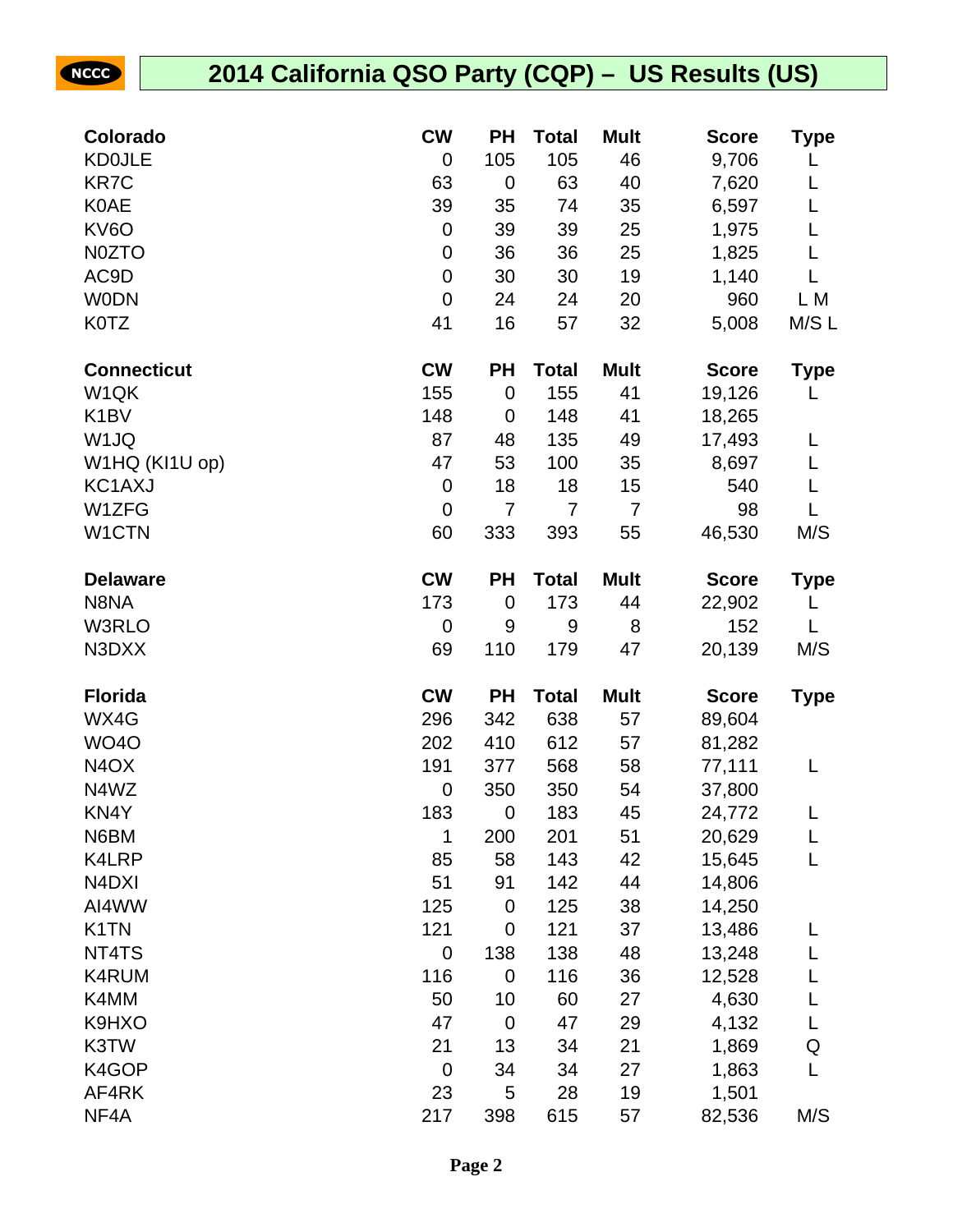NCCC

| <b>Florida</b>     | <b>CW</b>        | <b>PH</b>       | <b>Total</b> | <b>Mult</b>          | <b>Score</b>    | Type        |
|--------------------|------------------|-----------------|--------------|----------------------|-----------------|-------------|
| N6AR               | 223              | 215             | 438          | 56                   | 61,544          | M/S         |
| W <sub>4</sub> OX  | 133              | 113             | 246          | 47                   | 29,422          | M/S         |
| W4LT               | 56               | 59              | 115          | 35                   | 10,045          | M/S         |
| AA4GT              | 0                | 37              | 37           | 26                   | 1,950           | M/S         |
|                    |                  |                 |              |                      |                 |             |
| Georgia            | <b>CW</b>        | <b>PH</b>       | <b>Total</b> | <b>Mult</b>          | <b>Score</b>    | <b>Type</b> |
| N <sub>4</sub> PN  | 351              | 650             | 1,001        | 58                   | 136,532         |             |
| K4BAI              | 326              | 555             | 881          | 57                   | 119,016         |             |
| K <sub>1</sub> ZZI | 440              | 0               | 440          | 50                   | 66,000          |             |
| AA4CF              | 242              | 0               | 242          | 45                   | 32,737          |             |
| K4BLL              | $\overline{0}$   | 205             | 205          | 53                   | 21,783          | L           |
| N <sub>5</sub> TOO | 153              | 14              | 167          | 40                   | 19,540          | L           |
| N9DFD              | 30               | 133             | 163          | 46                   | 16,422          | L           |
| N4GG               | 125              | $\mathbf 0$     | 125          | 40                   | 15,000          |             |
| <b>KF0JA</b>       | 1                | 100             | 101          | 42                   | 8,589           | L           |
| K4KNN              | 0                | 63              | 63           | 44                   | 5,588           |             |
| KD4QMY             | $\pmb{0}$        | 72              | 72           | 32                   | 4,608           | L           |
| WB4GLJ             | $\boldsymbol{0}$ | 11              | 11           | 10                   | 220             | L           |
| Hawaii             | <b>CW</b>        | <b>PH</b>       | <b>Total</b> | <b>Mult</b>          | <b>Score</b>    | <b>Type</b> |
| KH7Y               | 247              | 129             | 376          | 53                   | 53,079          |             |
|                    |                  |                 |              |                      |                 |             |
| NH <sub>6</sub> WZ | 0                | 22              | 22           |                      | 792             |             |
| KH6XL              | 0                | 8               | 8            | 18<br>$\overline{7}$ | 112             | L<br>L      |
|                    |                  |                 |              |                      |                 |             |
| Idaho              | <b>CW</b>        | <b>PH</b>       | <b>Total</b> | <b>Mult</b>          | <b>Score</b>    | <b>Type</b> |
| WZ7Z               | 0                | 108             | 108          | 51                   | 11,016          | L YL        |
| W7TX<br>KQ6YW      | 0<br>28          | 74<br>$\pmb{0}$ | 74<br>28     | 34<br>20             | 5,066<br>1,710  | L           |
|                    |                  |                 |              |                      |                 |             |
| <b>Illinois</b>    | <b>CW</b>        | <b>PH</b>       | <b>Total</b> | <b>Mult</b>          | <b>Score</b>    | Type        |
| K9CT <sup>1</sup>  | 379              | 869             | 1,248        | 58                   | 166,895         |             |
| K9XZ (@WB9Z)       | 243              | 397             | 640          | 56                   | 85,372          | L           |
| W9OA               | 285              | $\mathbf 0$     | 285          | 48                   | 41,040          |             |
| W9QL               | 0                | 353             | 353          | 56                   | 39,592          | L           |
| NV9X               | 143              | 77              | 220          | 45                   | 26,235          | L           |
| N <sub>1</sub> KW  | 181              | 1               | 182          | 43                   | 23,435          | L           |
| WA9LEY             | 112              | 64              | 176          | 40                   | 18,660          | L           |
| KC9EOQ             | $\mathbf 0$      | 193             | 193          | 46                   | 17,802          |             |
| WA9AQN             | 101              | 0               | 101          | 40                   | 12,120          |             |
| W9ILY              | 33               | 90              | 123          | 43                   | 12,040          | L           |
| K9PMV<br>AI9I      | 99<br>54         | 6<br>45         | 105<br>99    | 37<br>37             | 11,433<br>9,361 | L<br>Q      |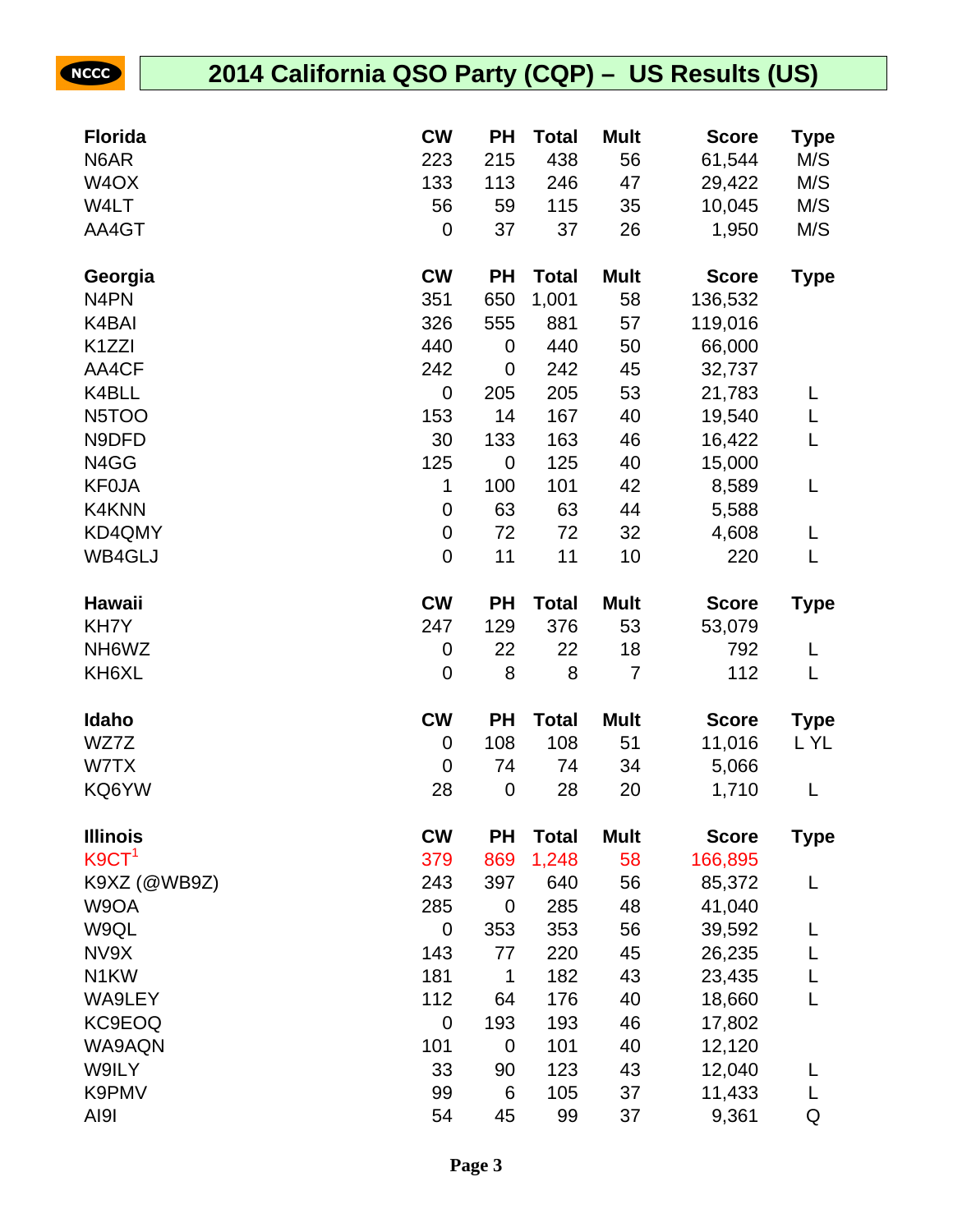NCCC

| <b>Illinois</b>   | <b>CW</b>        | <b>PH</b>   | <b>Total</b> | <b>Mult</b> | <b>Score</b> | <b>Type</b> |
|-------------------|------------------|-------------|--------------|-------------|--------------|-------------|
| W9NJM             | 0                | 102         | 102          | 40          | 8,160        |             |
| <b>KC9IRV</b>     | 0                | 94          | 94           | 41          | 7,708        | L           |
| WB9VGO            | 7                | 54          | 61           | 27          | 3,510        |             |
| <b>KC9WRB</b>     | $\mathbf 0$      | 40          | 40           | 27          | 2,160        | L           |
| W9EBE             | 35               | $\mathbf 0$ | 35           | 20          | 2,130        |             |
| <b>KC9UJS</b>     | $\boldsymbol{0}$ | 25          | 25           | 18          | 918          | L           |
| AC9IG             | $\mathbf 0$      | 18          | 18           | 14          | 504          | L           |
| N <sub>2</sub> BJ | 350              | 368         | 718          | 58          | 103,646      | M/S         |
| W3HDH             | 85               | 176         | 261          | 53          | 32,171       | M/S         |
| AC9FL             | $\boldsymbol{0}$ | 236         | 236          | 51          | 24,072       | M/S         |
| K9GY              | 109              | 15          | 124          | 41          | 14,698       | M/S L       |
| AB9YC             | 68               | 53          | 121          | 42          | 13,083       | M/S L       |
| N9VPV             | $\pmb{0}$        | 131         | 131          | 47          | 12,361       | M/S L       |
| K9PG              | 6                | 44          | 50           | 50          | 5,300        | M/S L       |
| <b>Indiana</b>    | <b>CW</b>        | <b>PH</b>   | <b>Total</b> | <b>Mult</b> | <b>Score</b> | <b>Type</b> |
| W9PA              | 356              | 579         | 935          | 58          | 129,195      | L           |
| W9RE              | 356              | 0           | 356          | 50          | 53,475       | L           |
| K9JWI             | 282              | $\mathbf 0$ | 282          | 48          | 40,608       | L           |
| W9IU              | 109              | 137         | 246          | 56          | 33,796       |             |
| N9WKW             | 159              | 87          | 246          | 45          | 29,362       | L           |
| WA5LOU            | 153              | 111         | 264          | 42          | 28,707       | L           |
| KJ9C              | 159              | 21          | 180          | 42          | 21,861       |             |
| W9CC              | 125              | $\mathbf 0$ | 125          | 38          | 14,307       | L           |
| KK9U              | 13               | 50          | 63           | 32          | 4,496        | L           |
| <b>KC9WAV</b>     | $\mathbf 0$      | 44          | 44           | 46          | 4,094        |             |
| N4TZ              | 35               | $\pmb{0}$   | 35           | 18          | 1,890        |             |
| W9BU              | 0                | 124         | 124          | 44          | 10,912       | M/S L       |
| lowa              | <b>CW</b>        | <b>PH</b>   | <b>Total</b> | <b>Mult</b> | <b>Score</b> | <b>Type</b> |
| K2DSW             | 372              | 123         | 495          | 53          | 72,318       |             |
| <b>K0IO</b>       | 251              | 77          | 328          | 49          | 44,516       |             |
| <b>KD0LRG</b>     | 0                | 114         | 114          | 41          | 9,348        | L           |
| K9TND             | 0                | 20          | 20           | 33          | 1,353        | L           |
| <b>Kansas</b>     | <b>CW</b>        | <b>PH</b>   | <b>Total</b> | <b>Mult</b> | <b>Score</b> | <b>Type</b> |
| <b>KC0DEB</b>     | 164              | 258         | 422          | 57          | 57,513       |             |
| W0YJT             | 93               | 210         | 303          | 56          | 39,144       | L           |
| <b>K0HNC</b>      | 134              | 49          | 183          | 45          | 22,567       | L           |
| <b>NSOR</b>       | 135              | 6           | 141          | 40          | 16,720       | L           |
| WA5SWN            | 0                | 76          | 76           | 40          | 6,120        | L           |
| W5QLF             | 48               | 1           | 49           | 30          | 4,380        | L           |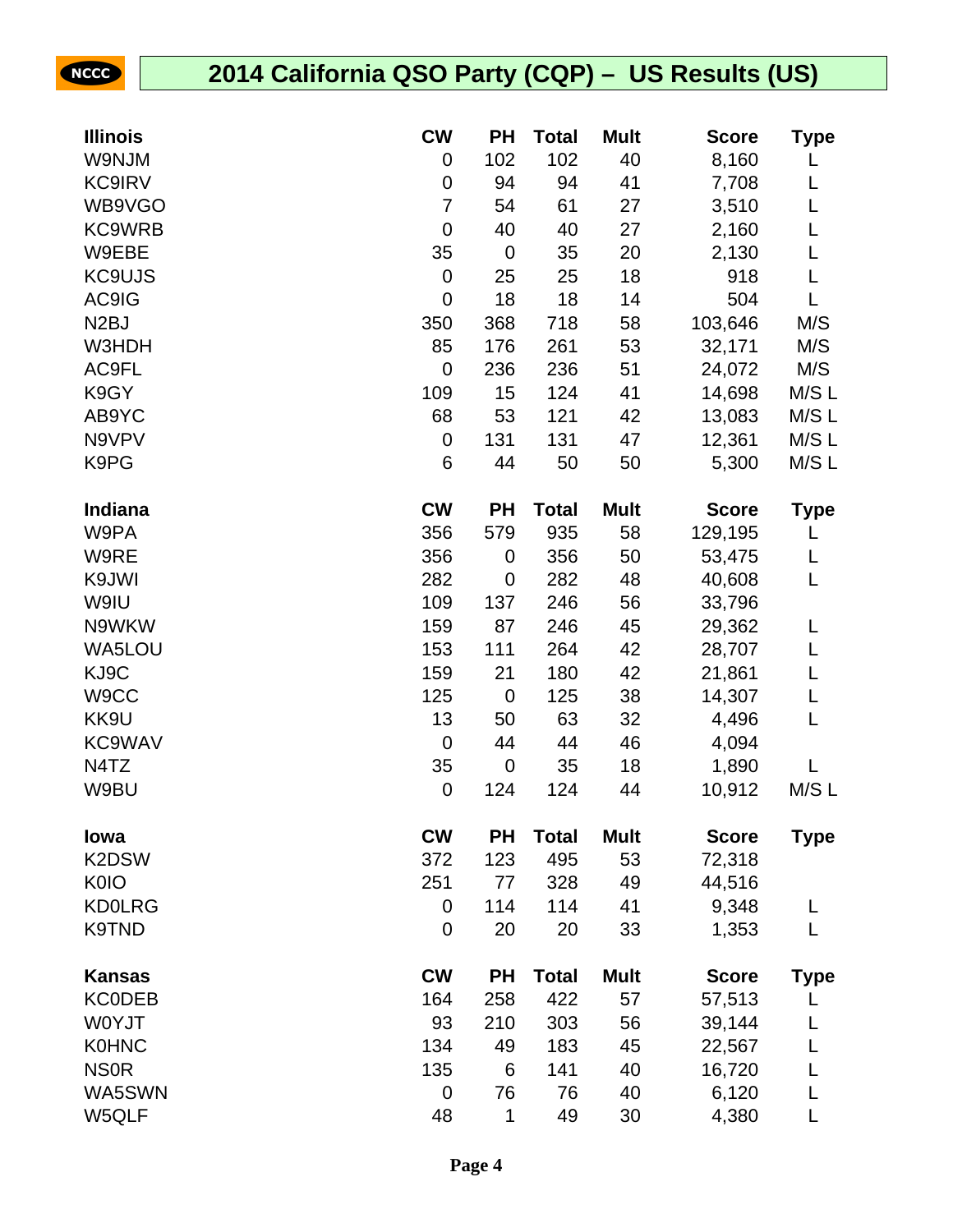| Kansas               | <b>CW</b>        | <b>PH</b>      | Total        | <b>Mult</b> | <b>Score</b> | Type        |
|----------------------|------------------|----------------|--------------|-------------|--------------|-------------|
| <b>NOEI</b>          | $\mathbf 0$      | $\overline{4}$ | 4            | 4           | 32           |             |
| K0HC (W0BH op)       | 97               | 451            | 548          | 57          | 68,143       | M/M         |
| Kentucky             | <b>CW</b>        | <b>PH</b>      | <b>Total</b> | <b>Mult</b> | <b>Score</b> | <b>Type</b> |
| K4CMS                | 179              | 134            | 313          | 49          | 39,445       | L           |
| KJ4AOM               | 82               | 48             | 130          | 41          | 14,022       | L           |
| <b>KK4JSJ</b>        | $\mathbf 0$      | 80             | 80           | 40          | 6,400        | Q           |
| K4AVX                | 34               | 16             | 50           | 28          | 3,752        | L           |
| AK3Q                 | $\mathbf 0$      | 49             | 49           | 33          | 3,234        | L           |
| KB4BVP               | $\boldsymbol{0}$ | 28             | 28           | 18          | 1,008        | L           |
| KK4BKD               | $\mathbf 0$      | 13             | 13           | 10          | 260          | L           |
| Louisiana            | <b>CW</b>        | <b>PH</b>      | <b>Total</b> | <b>Mult</b> | <b>Score</b> | <b>Type</b> |
| N <sub>5</sub> YE    | 127              | 274            | 401          | 56          | 52,080       | L           |
| W5PQ                 | 65               | $\mathbf 0$    | 65           | 28          | 5,502        | L           |
| WM <sub>5</sub> H    | 25               | 73             | 98           | 39          | 8,658        | M/S         |
| <b>Maine</b>         | <b>CW</b>        | <b>PH</b>      | <b>Total</b> | <b>Mult</b> | <b>Score</b> | <b>Type</b> |
| K <sub>1</sub> JB    | 91               | 177            | 268          | 53          | 33,363       |             |
| K <sub>1</sub> IMI   | 199              | 0              | 199          | 45          | 26,932       | L           |
| AB1VL                | 1                | $\mathbf 0$    | 1            | 1           | 3            | Q           |
| <b>Maryland</b>      | <b>CW</b>        | <b>PH</b>      | <b>Total</b> | <b>Mult</b> | <b>Score</b> | <b>Type</b> |
| K3TN                 | 223              | $\mathbf 0$    | 223          | 46          | 30,843       |             |
| WA2WDT               | 128              | 90             | 218          | 45          | 25,425       |             |
| WA1LWS               | 181              | $\mathbf 0$    | 181          | 46          | 24,978       | L           |
| N3FJP                | $\mathbf 0$      | 98             | 98           | 42          | 8,232        |             |
| N3HEE                | 68               | $\mathbf 0$    | 68           | 33          | 6,781        | L           |
| WA3UEA               | $\mathbf 0$      | 45             | 45           | 27          | 2,457        |             |
| N3HCN                | 30               | $\mathbf 0$    | 30           | 18          | 1,647        | L           |
| WB3CII               | $\mathbf 0$      | 20             | 20           | 18          | 738          |             |
| <b>KC3ASH</b>        | $\mathbf 0$      | 5              | 5            | 4           | 40           |             |
| N3QE                 | 148              | 59             | 207          | 44          | 24,772       | M/S         |
| W8LYJ                | $\mathbf 0$      | 101            | 101          | 42          | 8,484        | M/S         |
| N3KSH                | $\mathbf 0$      | 32             | 32           | 21          | 1,365        | M/S L       |
| <b>Massachusetts</b> | <b>CW</b>        | <b>PH</b>      | <b>Total</b> | <b>Mult</b> | <b>Score</b> | <b>Type</b> |
| W1UE (@K1LZ)         | 332              | 471            | 803          | 58          | 112,549      |             |
| NU <sub>10</sub>     | 10               | 217            | 227          | 53          | 24,671       |             |
| W <sub>1</sub> TO    | 122              | 56             | 178          | 50          | 23,900       | L           |
| W <sub>1</sub> PL    | $\mathbf 0$      | 73             | 73           | 36          | 5,256        |             |
| N1WRK                | $\boldsymbol{0}$ | 56             | 56           | 35          | 3,920        | L           |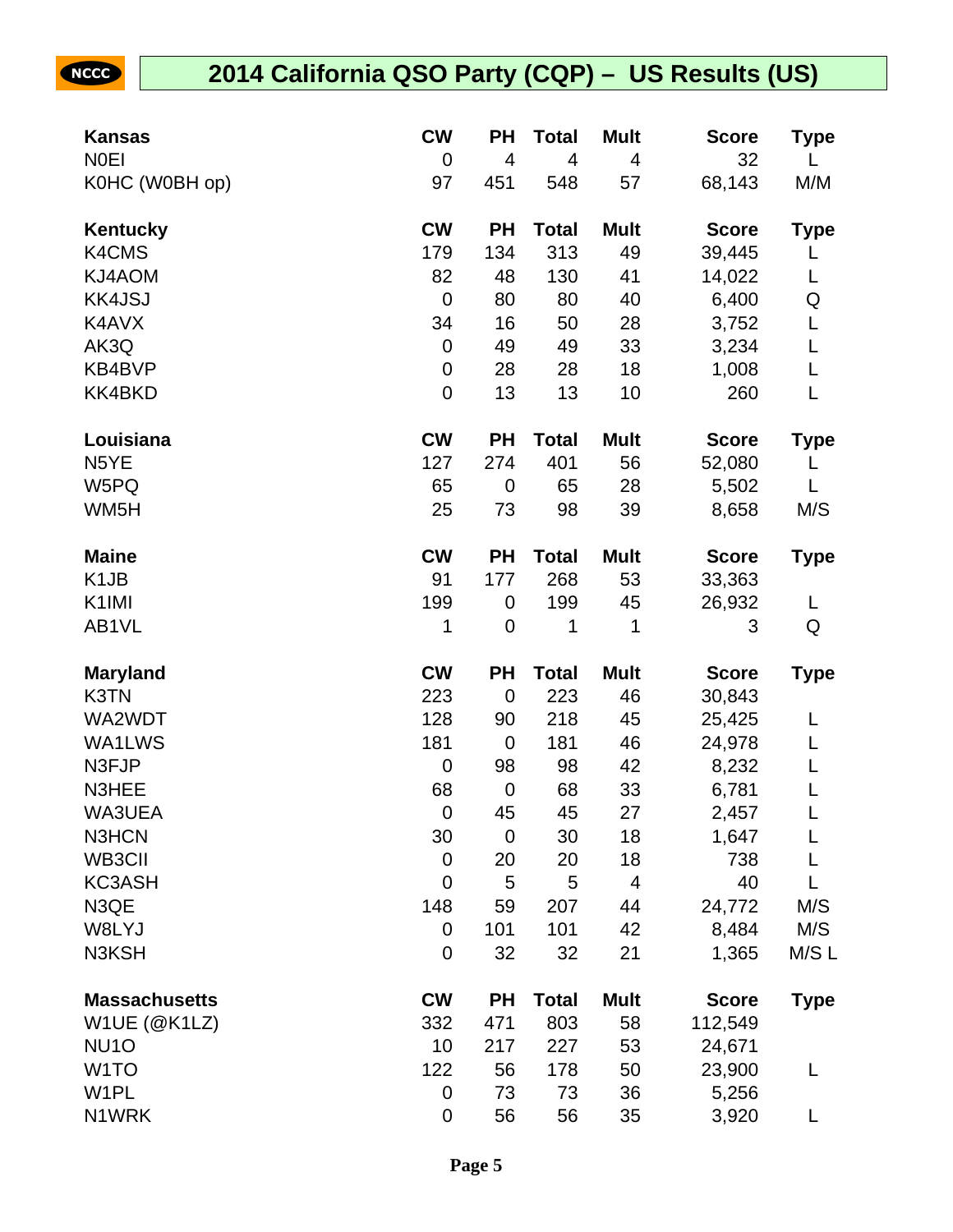

| <b>Massachusetts</b>          | <b>CW</b>        | <b>PH</b>   | <b>Total</b> | <b>Mult</b>    | <b>Score</b>     | <b>Type</b>  |
|-------------------------------|------------------|-------------|--------------|----------------|------------------|--------------|
| K <sub>1</sub> TH             | 32               | 24          | 56           | 25             | 3,637            |              |
| N <sub>1</sub> N <sub>N</sub> | 40               | $\mathbf 0$ | 40           | 29             | 3,523            |              |
| W1MA                          | 109              | 90          | 199          | 46             | 23,437           | M/S L        |
| N <sub>1</sub> GKX            | $\mathbf 0$      | 176         | 176          | 52             | 18,304           | M/SL         |
| K6ND (+ K6NDV)                | 44               | 118         | 162          | 49             | 18,032           | M/S          |
| W1KBN (KB1REQ, KC1CDV)        | $\boldsymbol{0}$ | 67          | 67           | 32             | 4,288            | M/S L        |
| W1EBI                         | $\mathbf 0$      | 30          | 30           | 19             | 1,140            | M/S L        |
| <b>Michigan</b>               | <b>CW</b>        | <b>PH</b>   | <b>Total</b> | <b>Mult</b>    | <b>Score</b>     | <b>Type</b>  |
| W8TOM                         | 125              | 153         | 278          | 50             | 34,050           |              |
| N8EA                          | 226              | $\mathbf 0$ | 226          | 46             | 31,188           | L            |
| NA8V                          | 159              | 26          | 185          | 45             | 23,917           | L            |
| KJ8O                          | $\mathbf 0$      | 196         | 196          | 48             | 18,816           | L            |
| NF <sub>8</sub> J             | 74               | 57          | 131          | 44             | 14,850           | L            |
| AC8JF                         | $\mathbf 0$      | 147         | 147          | 48             | 14,112           | L            |
| NE8J                          | 93               | $\mathbf 0$ | 93           | 35             | 9,817            | L            |
| WV8A                          | 59               | 35          | 94           | 33             | 8,184            | L            |
| W8MSC                         | $\boldsymbol{0}$ | 48          | 48           | 34             | 3,298            | L            |
| W8MSP                         | $\mathbf 0$      | 43          | 43           | 37             | 3,182            | L            |
| K8GT                          | 208              | 97          | 305          | 51             | 41,769           | M/S L        |
|                               |                  |             |              |                |                  |              |
| <b>Minnesota</b>              | <b>CW</b>        | <b>PH</b>   | <b>Total</b> | <b>Mult</b>    | <b>Score</b>     | <b>Type</b>  |
| <b>NOBUI</b>                  | 221              | 228         | 449          | 57             | 63,840           | L            |
| <b>AE0EE</b>                  | 242              | 174         | 416          | 52             | 55,848           | L            |
| <b>K0MPH</b>                  | 217              | 181         | 398          | 51             | 51,739           | L            |
| KE0G                          | 289              | 0           | 289          | 46             | 39,951           | Q            |
| <b>K0TI</b>                   | 248              | $\mathbf 0$ | 248          | 48             | 35,712           | Q            |
| <b>K0RJW</b>                  | 0                | 246         | 246          | 56             | 27,552           |              |
| <b>W0ZF</b>                   | $\mathbf 0$      | 242         | 242          | 54             | 26,136           | L            |
| <b>WB0CFF</b>                 | 153              | 0           | 153          | 44             | 20,262           | L            |
| AJ0CM                         | $\mathbf 0$      | 202         | 202          | 48             | 19,392           |              |
| <b>WAOLJM</b>                 | 29               | 142         | 171          | 50             | 18,550           |              |
| <b>K0TC</b>                   | 108              | 0           | 108          | 36             | 11,664           |              |
| <b>WG0M</b>                   | 84               | 0           | 84           | 32             | 8,112            | LΕ           |
| K0OTR                         | $\mathbf 0$      | 81          | 81           | 35             | 5,705            |              |
| W6GMT                         | 28               | 3           | 31           | 21             | 1,921            | L            |
| <b>KC0VFP</b>                 | $\mathbf 0$      | 28          | 28           | 19             | 1,064            |              |
| KD8HAM                        | 0                | 8           | 8            | $\overline{7}$ | 112              |              |
| <b>K0RC</b>                   | 358              | 353         | 711          | 56             | 99,764           | M/S L        |
| <b>K0PC</b>                   | 246              | 0           | 246          | 45             | 33,210           | M/S Q        |
| K4IU<br>NOEO (+ AA0AW, NOTCR) | 127<br>133       | 106<br>91   | 233<br>224   | 51<br>48       | 30,370<br>27,960 | M/S<br>M/S L |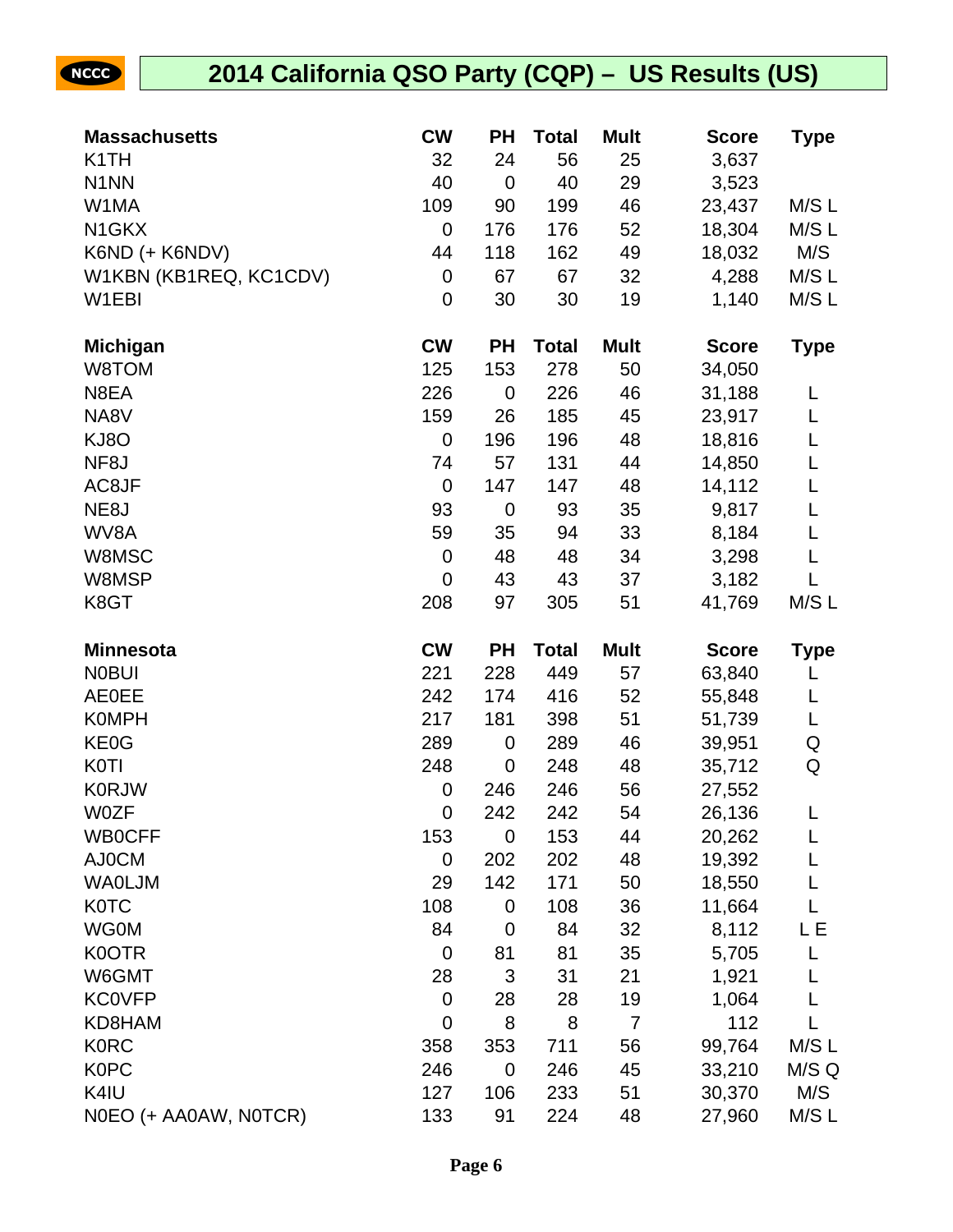| <b>Minnesota</b>     | <b>CW</b>      | <b>PH</b>   | <b>Total</b>            | <b>Mult</b>    | <b>Score</b> | <b>Type</b> |
|----------------------|----------------|-------------|-------------------------|----------------|--------------|-------------|
| <b>KI0F</b>          | 86             | 126         | 212                     | 52             | 26,650       | M/S L       |
| <b>WB0N</b>          | 114            | 35          | 149                     | 42             | 17,367       | M/S L       |
| <b>Mississippi</b>   | <b>CW</b>      | <b>PH</b>   | <b>Total</b>            | <b>Mult</b>    | <b>Score</b> | <b>Type</b> |
| NA5NN (K2FF op)      | 0              | 322         | 322                     | 57             | 36,708       |             |
| K7ZYV                | 55             | $\mathbf 0$ | 55                      | 30             | 4,995        | L           |
| <b>Missouri</b>      | <b>CW</b>      | <b>PH</b>   | <b>Total</b>            | <b>Mult</b>    | <b>Score</b> | <b>Type</b> |
| <b>NWOM</b>          | 257            | 319         | 576                     | 57             | 80,313       | L           |
| KI0I                 | 265            | 226         | 491                     | 55             | 68,722       | L           |
| K0OU                 | 285            | 185         | 470                     | 55             | 67,430       | Q           |
| <b>WOAO</b>          | 76             | 143         | 219                     | 50             | 25,750       | L           |
| <b>KD0WWH</b>        | 0              | 122         | 122                     | 46             | 11,224       | L           |
| AA0A                 | 0              | 120         | 120                     | 43             | 10,363       |             |
| W7KAM                | 0              | 117         | 117                     | 43             | 10,105       | L           |
| <b>KC0HPM</b>        | 0              | 98          | 98                      | 38             | 7,448        | L           |
| <b>KI0HA</b>         | $\overline{2}$ | 81          | 83                      | 38             | 6,384        |             |
| <b>AD0JA</b>         | 0              | 78          | 78                      | 36             | 5,652        | L           |
| <b>K8MCN</b>         | 0              | 49          | 49                      | 29             | 2,842        | L           |
| <b>ABODK</b>         | $\overline{7}$ | 13          | 20                      | 15             | 742          | L           |
| <b>AD0BI</b>         | 4              | $\mathbf 0$ | $\overline{\mathbf{4}}$ | $\overline{4}$ | 48           | Q           |
| <b>KOJPL</b>         | 169            | 233         | 402                     | 57             | 55,518       | M/S         |
| <b>KE0BSJ</b>        | 0              | 149         | 149                     | 46             | 13,754       | M/S L       |
| <b>Montana</b>       | <b>CW</b>      | <b>PH</b>   | <b>Total</b>            | <b>Mult</b>    | <b>Score</b> | <b>Type</b> |
| N9RV                 | 64             | 255         | 319                     | 53             | 37,206       |             |
| <b>KG7VQ</b>         | 0              | 127         | 127                     | 48             | 12,192       |             |
| N3RC                 | 129            | 107         | 236                     | 53             | 31,985       | M/S         |
| <b>Nebraska</b>      | <b>CW</b>      | PH          | <b>Total</b>            | <b>Mult</b>    | <b>Score</b> | <b>Type</b> |
| <b>KONE</b>          | 75             | $\mathbf 0$ | 75                      | 39             | 8,775        | L           |
| <b>Nevada</b>        | <b>CW</b>      | <b>PH</b>   | <b>Total</b>            | <b>Mult</b>    | <b>Score</b> | <b>Type</b> |
| <b>KG7DMI</b>        | 0              | 173         | 173                     | 54             | 18,684       |             |
| WM7Y                 | 0              | 171         | 171                     | 54             | 18,522       |             |
| K7ER                 | 0              | 109         | 109                     | 45             | 9,810        |             |
| KF7WXZ               | 0              | 57          | 57                      | 32             | 3,680        |             |
| KU7Y                 | 6              | $\mathbf 0$ | 6                       | 6              | 108          | M/S Q       |
| <b>New Hampshire</b> | <b>CW</b>      | <b>PH</b>   | <b>Total</b>            | <b>Mult</b>    | <b>Score</b> | <b>Type</b> |
| K <sub>1</sub> TR    | 136            | 58          | 194                     | 47             | 24,628       |             |
| W1END                | 121            | $\pmb{0}$   | 121                     | 41             | 14,883       | L           |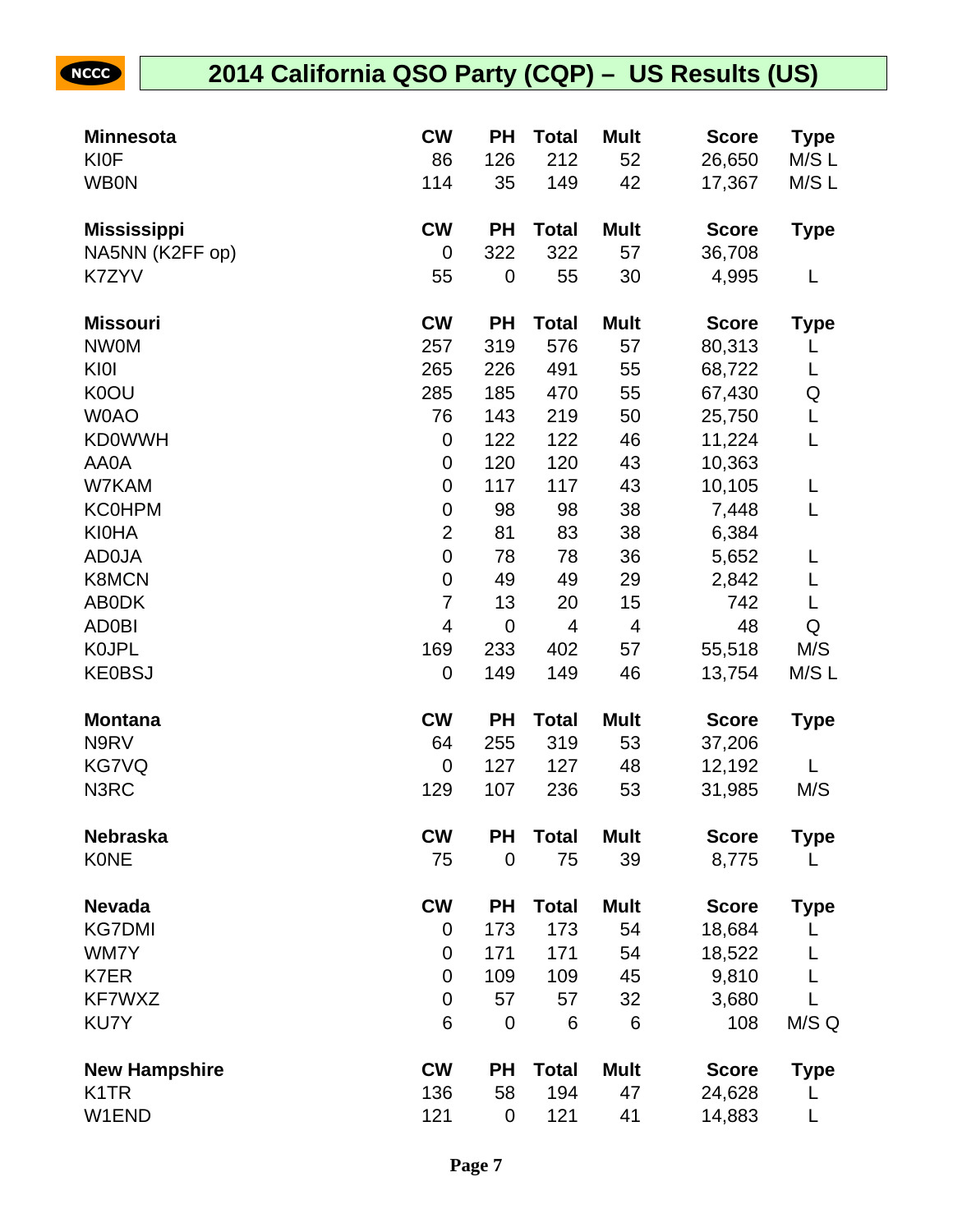| <b>New Hampshire</b>           | <b>CW</b>        | ΡH             | <b>Total</b>   | <b>Mult</b>    | <b>Score</b> | Type        |
|--------------------------------|------------------|----------------|----------------|----------------|--------------|-------------|
| AA1CA                          | 92               | $\mathbf 0$    | 92             | 39             | 10,764       | Q           |
| K <sub>1</sub> RO              | 285              | 335            | 620            | 57             | 87,067       | M/S         |
| N1KWF                          | 160              | 282            | 442            | 58             | 60,552       | M/S         |
| K <sub>1</sub> GQ              | 10               | $\mathbf 0$    | 10             | $\overline{2}$ | 60           | M/S         |
|                                |                  |                |                |                |              |             |
| <b>New Jersey</b>              | <b>CW</b>        | <b>PH</b>      | <b>Total</b>   | <b>Mult</b>    | <b>Score</b> | <b>Type</b> |
| N <sub>2</sub> MM              | 186              | 422            | 608            | 56             | 78,652       | YL          |
| W2LE                           | 252              | 177            | 429            | 55             | 61,132       |             |
| K2MK                           | 132              | 84             | 216            | 44             | 24,860       |             |
| N <sub>2</sub> UU              | 75               | $\mathbf 0$    | 75             | 34             | 7,701        | L           |
| KE2D                           | 34               | 24             | 58             | 26             | 3,900        |             |
| <b>K0BAK</b>                   | $\boldsymbol{0}$ | 10             | 10             | 9              | 180          | L           |
| N <sub>2</sub> MH <sub>O</sub> | $\mathbf 0$      | $\overline{2}$ | $\overline{2}$ | $\overline{2}$ | 8            | L           |
| K2DFC                          | 248              | 258            | 506            | 56             | 70,616       | M/S L       |
| W <sub>2</sub> YC              | 248              | 241            | 489            | 57             | 70,024       | M/S         |
| <b>New Mexico</b>              | <b>CW</b>        | PH             | <b>Total</b>   | <b>Mult</b>    | <b>Score</b> | <b>Type</b> |
| W5TTE                          | 51               | $\mathbf 0$    | 51             | 31             | 4,789        | Q           |
| N9WL                           | $\boldsymbol{0}$ | 23             | 23             | 16             | 736          | L           |
| <b>New York</b>                | <b>CW</b>        | PH             | <b>Total</b>   | <b>Mult</b>    | <b>Score</b> | <b>Type</b> |
| K <sub>2</sub> ZR              | 311              | $\mathbf 0$    | 311            | 50             | 46,650       | L           |
| K <sub>2</sub> Q <sub>B</sub>  | 231              | 0              | 231            | 46             | 31,947       | L           |
| K7GM                           | 207              | 0              | 207            | 44             | 27,324       |             |
| <b>N2SO</b>                    | 149              | $\mathbf 0$    | 149            | 44             | 19,734       | L           |
| N <sub>2</sub> UN              | 135              | $\mathbf 0$    | 135            | 41             | 16,666       | L           |
| NT <sub>2</sub> A              | 63               | 56             | 119            | 55             | 16,555       | L           |
| W6XR                           | 141              | 6              | 147            | 38             | 16,530       |             |
| NW <sub>2</sub> K              | 104              | $\mathbf 0$    | 104            | 34             | 10,608       | L           |
| N <sub>2</sub> JJ              | 76               | 0              | 76             | 39             | 8,950        | L           |
| W2DXE                          | 85               | $\mathbf 0$    | 85             | 35             | 8,925        | L           |
| W2RR (WA2AOG op)               | 72               | 0              | 72             | 31             | 6,696        |             |
| KB2AMY                         | 28               | 10             | 38             | 33             | 3,465        | L           |
| W2RRU                          | $\pmb{0}$        | 53             | 53             | 32             | 3,424        |             |
| AB2TC                          | $\pmb{0}$        | 51             | 51             | 28             | 2,856        |             |
| K <sub>2</sub> TV              | 9                | 30             | 39             | 27             | 2,349        |             |
| W2VM                           | 20               | $\mathbf 0$    | 20             | 20             | 1,200        | L           |
| K2BBQ                          | $\mathbf 0$      | 26             | 26             | 21             | 1,092        |             |
| K <sub>2</sub> JF              | 12               | 3              | 15             | 14             | 588          | L           |
| KC2TVJ                         | $\pmb{0}$        | 8              | 8              | 7              | 112          | L           |
| WB2AIV                         | 1                | 5              | 6              | 6              | 78           |             |
| <b>WA2MCR</b>                  | 94               | 100            | 194            | 47             | 22,654       | M/S L       |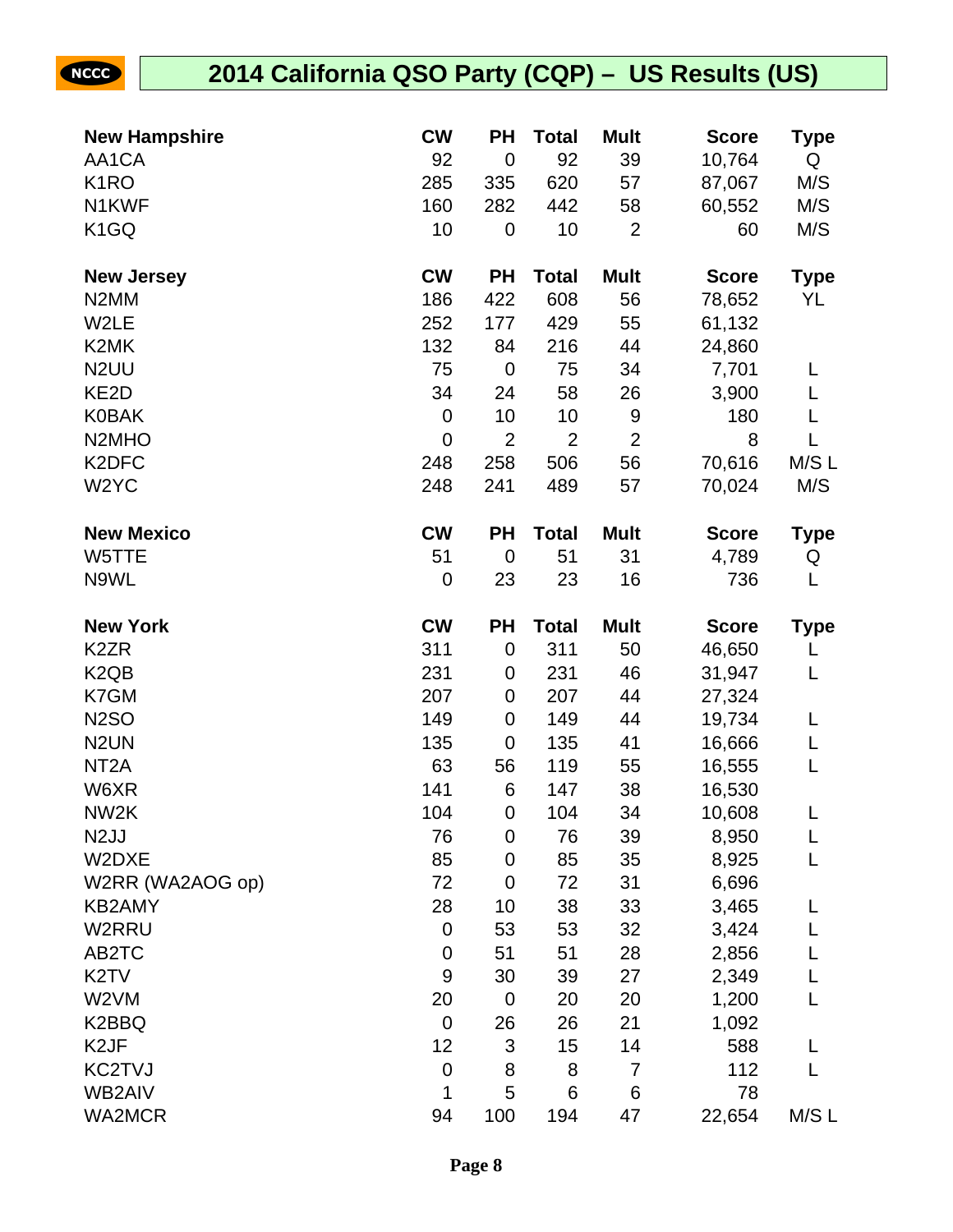| <b>New York</b>               | <b>CW</b>   | РH          | <b>Total</b> | <b>Mult</b> | <b>Score</b>  | <b>Type</b> |
|-------------------------------|-------------|-------------|--------------|-------------|---------------|-------------|
| K <sub>2</sub> N <sub>V</sub> | 112         | 36          | 148          | 34          | 13,872        | M/S L       |
| N <sub>2</sub> JF             | $\mathbf 0$ | 89          | 89           | 38          | 6,764         | M/S L       |
| <b>KA2FHN</b>                 | 59          | 23          | 82           | 29          | 6,510         | M/S L       |
| <b>KC2LRC</b>                 | 0           | 13          | 13           | 10          | 270           | M/S L       |
| <b>North Carolina</b>         | <b>CW</b>   | <b>PH</b>   | <b>Total</b> | <b>Mult</b> | <b>Score</b>  | <b>Type</b> |
| N4VLQ                         | $\mathbf 0$ | 225         | 225          | 50          | 22,550        |             |
| K4QPL                         | 154         | $\mathbf 0$ | 154          | 43          | 19,930        | L           |
| <b>KK4HEG</b>                 | 43          | 134         | 177          | 46          | 18,308        | L           |
| KK4UNZ <sup>2</sup>           | 92          | 62          | 154          | 45          | 18,112        | L           |
| N <sub>1</sub> LN             | 131         | $\mathbf 0$ | 131          | 39          | 15,385        | L           |
| K <sub>4</sub> DJ             | 113         | 0           | 113          | 37          | 12,543        | L           |
| N <sub>3</sub> C <sub>Z</sub> | 72          | $\mathbf 0$ | 72           | 35          | 7,612         | L           |
| NO4Y                          | $\mathbf 0$ | 56          | 56           | 32          | 3,616         | L           |
| K4BSK                         | 37          | $\mathbf 0$ | 37           | 21          | 2,331         | L           |
| N4HWH                         | 0           | 31          | 31           | 23          | 1,449         | L           |
| KJ6VNA/4 (KJ6VNA op)          | $\mathbf 0$ | 4           | 4            | 5           | 40            | L           |
| AA4FU                         | 199         | $\mathbf 0$ | 199          | 41          | 24,477        | M/S L       |
| <b>North Dakota</b>           | <b>CW</b>   | <b>PH</b>   | <b>Total</b> | <b>Mult</b> | <b>Score</b>  | <b>Type</b> |
| <b>K0UD</b>                   | 0           | 195         | 195          | 52          | 20,332        | L           |
|                               |             |             |              |             |               |             |
| Ohio                          | <b>CW</b>   | <b>PH</b>   | <b>Total</b> | <b>Mult</b> | <b>Score</b>  | <b>Type</b> |
| WN8R                          | 175         | 267         | 442          | 53          | 56,127        |             |
| WB8JUI                        | 227         | 0           | 227          | 45          | 30,645        | L           |
| KE8G                          | 152         | 0           | 152          | 40          | 18,300        | L           |
| K9NW                          | 94          | 45          | 139          | 40          | 14,940        | L           |
| K3YP                          | 112         | $\mathbf 0$ | 112          | 35          | 11,760        |             |
| N8OT                          | 78          | $\mathbf 0$ | 78           | 43          | 10,126        | Q           |
| W8CAR                         | 88          | 11          | 99           | 34          | 9,809         |             |
| N <sub>1</sub> RB             | 0           | 93          | 93           | 50          | 9,300         |             |
| K3GP                          | 22          | 75          | 97           | 39          | 8,482         | L           |
| W8IDM                         | 85          | $\mathbf 0$ | 85           | 32          | 8,160         |             |
| N9AUG                         | 83          | 0           | 83           | 30          | 7,515         |             |
| W8DPK                         | 0           | 97          | 97           | 38          | 7,372         |             |
| W8ASA                         | $\mathbf 0$ | 80          | 80           | 33          | 5,280         |             |
| W8IQ                          | 56          | $\mathbf 0$ | 56           | 25          | 4,200         |             |
| W8JPF                         | $\mathbf 0$ | 40          | 40           | 28          | 2,268         |             |
| K8MR                          | 37          | $\mathbf 0$ | 37           | 20          | 2,220         |             |
| W8KRF                         | 0           | 42          | 42           | 26          | 2,210         |             |
| KD8JQE<br>N8KR                | 0<br>152    | 23<br>311   | 23<br>463    | 15<br>56    | 705<br>60,452 | M/S L       |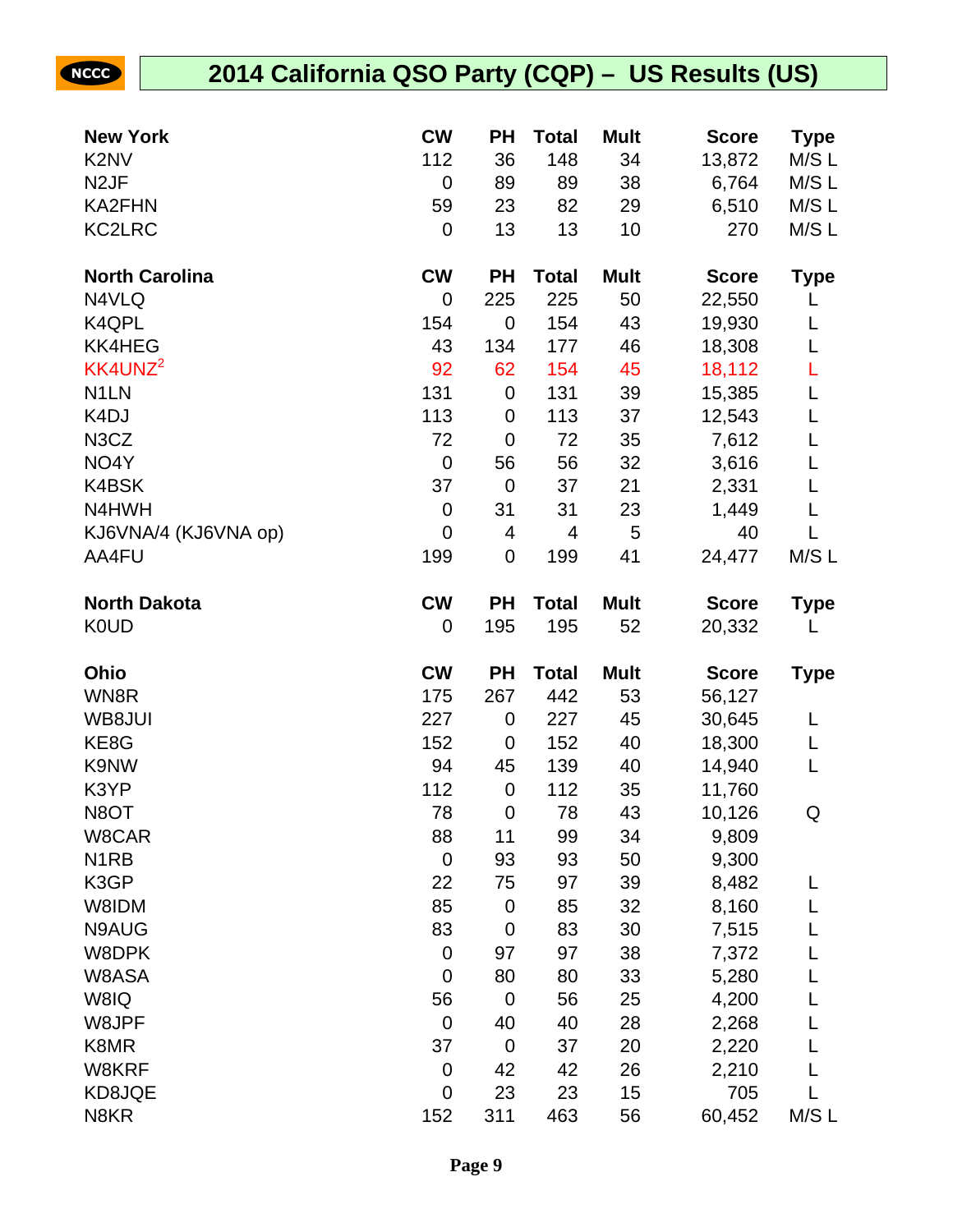| Ohio                                               | <b>CW</b> | <b>PH</b>   | <b>Total</b> | <b>Mult</b> | <b>Score</b> | Type        |
|----------------------------------------------------|-----------|-------------|--------------|-------------|--------------|-------------|
| K8BF                                               | 51        | 387         | 438          | 58          | 53,911       | M/M L       |
| K8BF ops = W8PT, N8QE, AE8YL, KB8AMZ, N8BI, KA8TOA |           |             |              |             |              |             |
| <b>Oklahoma</b>                                    | <b>CW</b> | <b>PH</b>   | <b>Total</b> | <b>Mult</b> | <b>Score</b> | Type        |
| K5YAA                                              | 234       | 259         | 493          | 56          | 68,404       |             |
| W5TM                                               | 261       | 0           | 261          | 47          | 36,871       | L           |
| N <sub>5</sub> XE                                  | 193       | 29          | 222          | 47          | 30,009       | L           |
| AE5TD                                              | 0         | 153         | 153          | 49          | 14,994       | L           |
| KE5DPE                                             | 4         | 137         | 141          | 44          | 12,584       | L           |
| KF5GTX                                             | 0         | 24          | 24           | 27          | 1,323        | L           |
| K <sub>5</sub> UV                                  | 162       | $\mathbf 0$ | 162          | 38          | 18,468       | M/S         |
| Oregon                                             | <b>CW</b> | <b>PH</b>   | <b>Total</b> | <b>Mult</b> | <b>Score</b> | Type        |
| KA6BIM/7 (KA6BIM op)                               | 122       | 362         | 484          | 58          | 63,278       | L           |
| W7YAQ                                              | 216       | 139         | 355          | 54          | 50,058       | L           |
| N7VS                                               | 99        | 74          | 173          | 46          | 20,539       | L           |
| W7GF                                               | 144       | $\mathbf 0$ | 144          | 40          | 17,340       | L           |
| WS7L                                               | 116       | 17          | 133          | 38          | 14,573       |             |
| K7JJ                                               | 77        | 33          | 110          | 40          | 11,880       |             |
| N <sub>5</sub> EG                                  | 0         | 67          | 67           | 38          | 5,092        | L           |
| K7JKM                                              | 0         | 58          | 58           | 35          | 4,095        | L           |
| KE6DM                                              | 0         | 64          | 64           | 27          | 3,483        | L           |
| KI7N                                               | 6         | 9           | 15           | 12          | 432          | L           |
| KI7Y                                               | 231       | 83          | 314          | 50          | 42,950       | M/S         |
| W7WHY                                              | 144       | 31          | 175          | 44          | 21,802       | M/S         |
| W2VJN                                              | 122       | $\mathbf 0$ | 122          | 35          | 12,810       | M/S         |
| <b>WA7YXY</b>                                      | 0         | 70          | 70           | 33          | 4,653        | M/SL        |
| Pennsylvania                                       | <b>CW</b> | PH          | <b>Total</b> | <b>Mult</b> | <b>Score</b> | <b>Type</b> |
| WA3HAE                                             | 351       | 128         | 479          | 54          | 70,686       | L           |
| <b>W0BR</b>                                        | 48        | 200         | 248          | 53          | 28,911       |             |
| N3KR                                               | 147       | 0           | 147          | 37          | 16,372       | L           |
| KO3T                                               | 0         | 154         | 154          | 45          | 13,860       |             |
| NA3V                                               | 92        | 29          | 121          | 40          | 13,400       | L           |
| WA3AAN                                             | 90        | $\mathbf 0$ | 90           | 36          | 9,720        |             |
| N3NZ                                               | 79        | 0           | 79           | 33          | 7,870        | L           |
| KK6L                                               | $\pmb{0}$ | 100         | 100          | 39          | 7,839        |             |
| K3GY                                               | 13        | 49          | 62           | 47          | 6,486        |             |
| WB3DOM                                             | 50        | 26          | 76           | 32          | 6,464        |             |
| NS3L                                               | 12        | 63          | 75           | 37          | 6,049        |             |
| W3AG                                               | 58        | $\mathbf 0$ | 58           | 29          | 5,046        |             |
| WA3SOR                                             | 34        | 0           | 34           | 23          | 2,346        |             |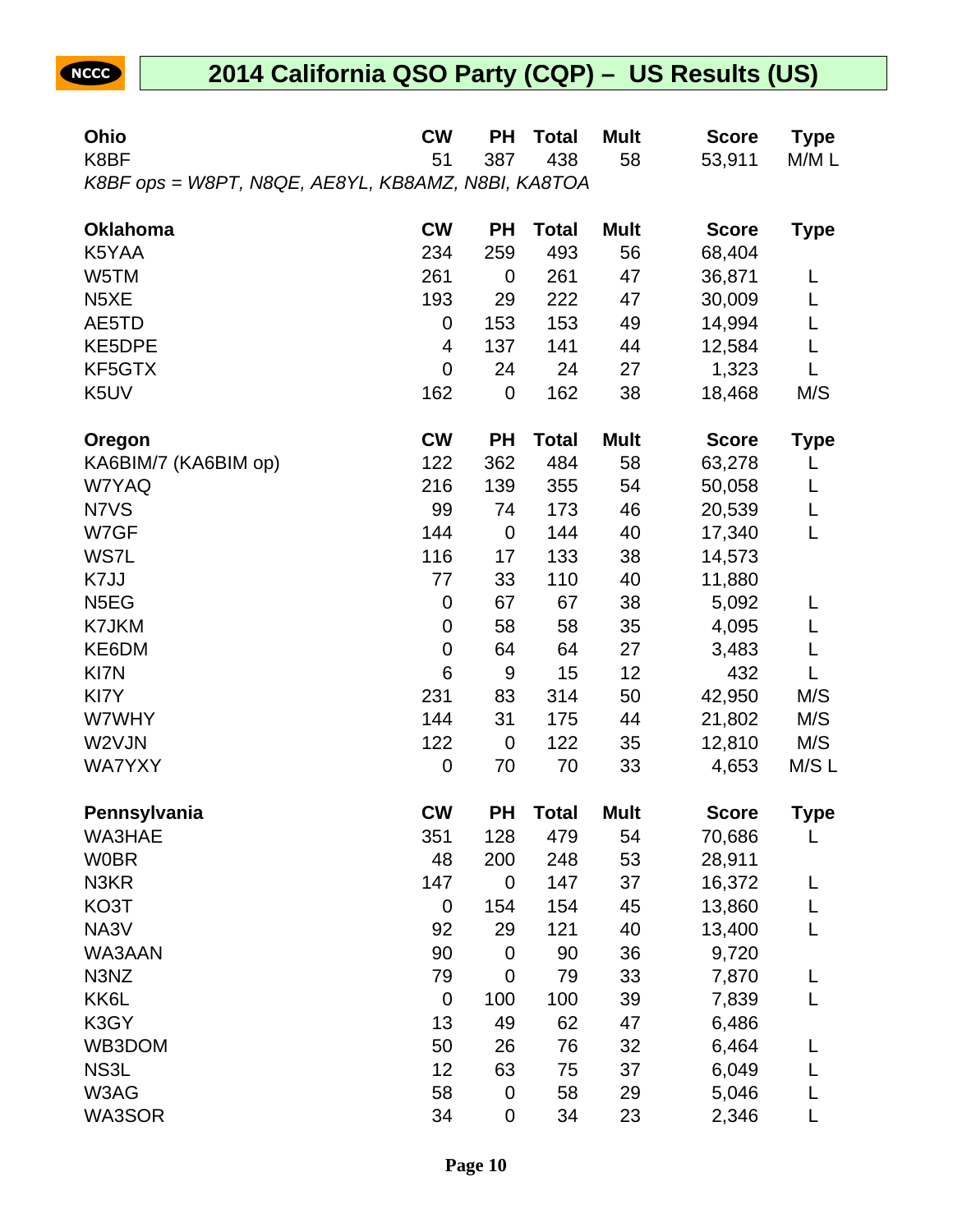| Pennsylvania          | <b>CW</b> | <b>PH</b>      | <b>Total</b> | <b>Mult</b> | <b>Score</b> | Type        |
|-----------------------|-----------|----------------|--------------|-------------|--------------|-------------|
| ND3R                  | 25        | 13             | 38           | 20          | 2,020        |             |
| KN <sub>3</sub> A     | 29        | $\mathbf 0$    | 29           | 14          | 1,239        | L           |
| N3RN                  | 0         | 28             | 28           | 19          | 1,064        | L           |
| NU3Q                  | 0         | 20             | 20           | 14          | 560          | L           |
| AA3B                  | 407       | 327            | 734          | 58          | 108,808      | M/S         |
| K3WW                  | 185       | 302            | 487          | 56          | 64,960       | M/S         |
| K3MD                  | 152       | 213            | 365          | 54          | 47,628       | M/S         |
| W3KWH (N3LL, WA3VXJ)  | 103       | 203            | 306          | 53          | 37,974       | M/SL        |
| N3RD                  | 244       | $\mathbf 0$    | 244          | 47          | 34,474       | M/S         |
| N3MX                  | 67        | 90             | 157          | 45          | 17,190       | M/S         |
| WV2M                  | 0         | 25             | 25           | 23          | 1,173        | M/S         |
| <b>Rhode Island</b>   | <b>CW</b> | <b>PH</b>      | <b>Total</b> | <b>Mult</b> | <b>Score</b> | <b>Type</b> |
| W1KDA                 | 0         | 347            | 347          | 56          | 38,920       |             |
| W1KMA                 | 0         | 209            | 209          | 50          | 20,950       |             |
| W1WIU                 | 25        | 135            | 160          | 47          | 16,285       |             |
| KS <sub>1</sub> J     | 152       | 12             | 164          | 45          | 21,667       | M/SL        |
| <b>South Carolina</b> | <b>CW</b> | <b>PH</b>      | <b>Total</b> | <b>Mult</b> | <b>Score</b> | <b>Type</b> |
| W <sub>4</sub> OC     | 240       | $\overline{0}$ | 240          | 48          | 34,560       | L           |
| W4ANT                 | 0         | 262            | 262          | 53          | 27,772       |             |
| KS4YX                 | 116       | 68             | 184          | 45          | 21,847       | L           |
| W4SLT                 | 0         | 156            | 156          | 46          | 14,352       |             |
| <b>South Dakota</b>   | <b>CW</b> | <b>PH</b>      | <b>Total</b> | <b>Mult</b> | <b>Score</b> | Type        |
| <b>KB0WSW</b>         | 0         | 107            | 107          | 43          | 9,202        |             |
| KD6CP/0               | 0         | 89             | 89           | 41          | 7,339        | L           |
| <b>KD0S</b>           | $\pmb{0}$ | 29             | 29           | 21          | 1,239        | L           |
| <b>Tennessee</b>      | <b>CW</b> | <b>PH</b>      | <b>Total</b> | <b>Mult</b> | <b>Score</b> | Type        |
| $N4ZZ^3$              | 335       | 861            | 1,196        | 58          | 158,166      |             |
| NA4K                  | 286       | 535            | 821          | 57          | 110,038      |             |
| K4RO                  | 195       | 559            | 754          | 58          | 98,774       |             |
| N <sub>4</sub> ARO    | 246       | 140            | 386          | 55          | 56,127       | L           |
| <b>K0EJ</b>           | 333       | 0              | 333          | 51          | 51,025       | L           |
| N8FF                  | 230       | 97             | 327          | 52          | 46,098       |             |
| W4KW                  | 0         | 301            | 301          | 54          | 32,562       |             |
| K4EZS                 | 0         | 249            | 249          | 56          | 27,888       |             |
| AI4DB                 | 0         | 253            | 253          | 53          | 26,818       | L           |
| K <sub>1</sub> GU     | 160       | $\mathbf 0$    | 160          | 42          | 20,160       | Q           |
| KA5VZG                | 0         | 164            | 164          | 48          | 15,792       | L           |
| K4LTA                 | 115       | $\mathbf 0$    | 115          | 38          | 13,110       | L           |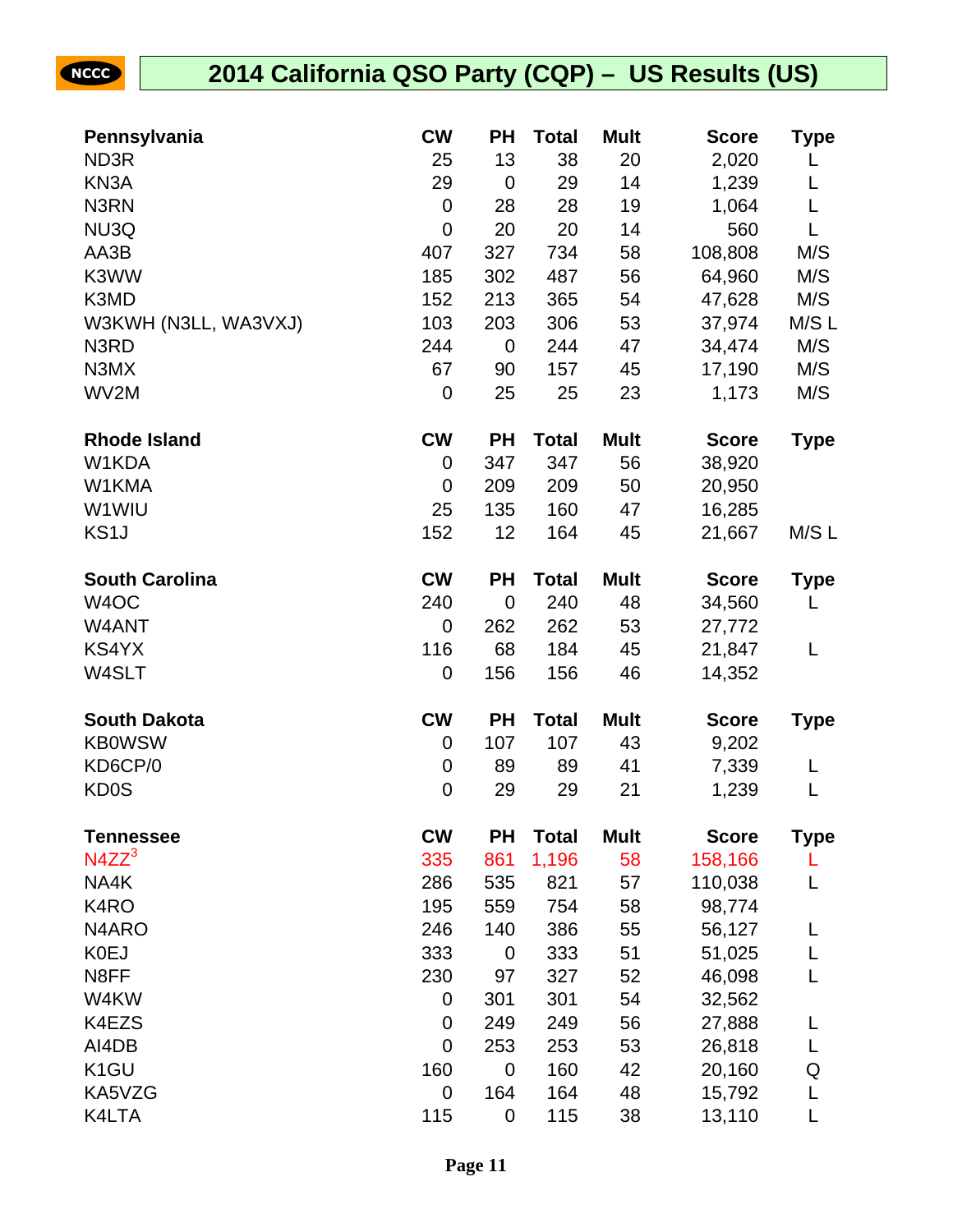| <b>Tennessee</b>              | <b>CW</b>        | <b>PH</b>   | <b>Total</b>   | <b>Mult</b> | <b>Score</b> | <b>Type</b> |
|-------------------------------|------------------|-------------|----------------|-------------|--------------|-------------|
| K4VVM                         | 0                | 142         | 142            | 44          | 12,496       |             |
| W4BK                          | 73               | 50          | 123            | 36          | 11,520       | L           |
| <b>KK4KW</b>                  | $\boldsymbol{0}$ | 126         | 126            | 43          | 10,836       | L YL        |
| K4BP                          | $\boldsymbol{0}$ | 128         | 128            | 42          | 10,752       | L           |
| W4UT                          | 81               | 25          | 106            | 31          | 9,129        | Q           |
| KS4X                          | 14               | 64          | 78             | 45          | 7,695        |             |
| KM1Z                          | 42               | 46          | 88             | 32          | 7,024        |             |
| WD8RYC                        | 41               | 8           | 49             | 41          | 5,760        | L           |
| K8DOC                         | $\mathbf 0$      | 47          | 47             | 35          | 3,325        |             |
| AC4G                          | 33               | $\mathbf 0$ | 33             | 22          | 2,178        |             |
| NS4X                          | 15               | 19          | 34             | 20          | 1,660        |             |
| N8UM                          | 373              | 340         | 713            | 57          | 102,685      | M/S         |
| N4VV                          | 215              | 29          | 244            | 46          | 32,407       | M/S L       |
| KV4MO                         | $\overline{2}$   | 87          | 89             | 39          | 7,020        | M/S L       |
| N <sub>4</sub> D <sub>W</sub> | 30               | 18          | 48             | 24          | 3,048        | M/S         |
| <b>Texas</b>                  | <b>CW</b>        | <b>PH</b>   | <b>Total</b>   | <b>Mult</b> | <b>Score</b> | <b>Type</b> |
| K5TR <sup>4</sup>             | 260              | 1,062       | 1,322          | 58          | 168,432      |             |
| N <sub>1</sub> CC             | 277              | 466         | 743            | 58          | 102,312      | L           |
| N <sub>5</sub> JB             | 253              | 500         | 753            | 58          | 102,167      |             |
| WA8ZBT                        | 245              | 226         | 471            | 55          | 65,422       | L           |
| WD5K                          | 323              | $\mathbf 0$ | 323            | 49          | 47,554       | L           |
| K <sub>5</sub> PI             | 150              | 43          | 193            | 49          | 26,313       | L           |
| NW <sub>5</sub> Q             | $\mathbf 0$      | 201         | 201            | 54          | 21,708       | L           |
| K5TU                          | 136              | $\mathbf 0$ | 136            | 39          | 15,970       | L           |
| KF5WFL                        | $\mathbf 0$      | 170         | 170            | 46          | 15,686       | L           |
| KT5V                          | 126              | $\mathbf 0$ | 126            | 38          | 14,364       | L           |
| N5ZKK                         | $\boldsymbol{0}$ | 139         | 139            | 50          | 13,950       |             |
| W5RAW                         | $\boldsymbol{0}$ | 119         | 119            | 44          | 10,472       |             |
| K5SPP                         | 0                | 108         | 108            | 44          | 9,548        | L           |
| KE5IYH                        | 6                | 104         | 110            | 41          | 9,307        | L           |
| KD5FBA                        | 0                | 94          | 94             | 38          | 7,144        | L           |
| K4WB                          | 0                | 62          | 62             | 56          | 6,944        | L           |
| AJ5ZX                         | 0                | 78          | 78             | 44          | 6,908        | L           |
| W5JNP                         | 0                | 61          | 61             | 33          | 4,026        |             |
| N <sub>5</sub> DTT            | $\boldsymbol{0}$ | 50          | 50             | 27          | 2,700        | L           |
| KK5CR                         | 0                | 32          | 32             | 20          | 1,280        |             |
| KF5RUW                        | 0                | 14          | 14             | 14          | 406          |             |
| N5RWK                         | 0                | 9           | 9              | 8           | 144          |             |
| <b>KF5NRS</b>                 | $\mathbf 0$      | 4           | $\overline{4}$ | 3           | 24           |             |
| N5ZK (W5ASP op)               | 211              | $\mathbf 0$ | 211            | 51          | 32,359       | M/S         |
| KE5LQ                         | 30               | 108         | 138            | 51          | 15,682       | M/S L       |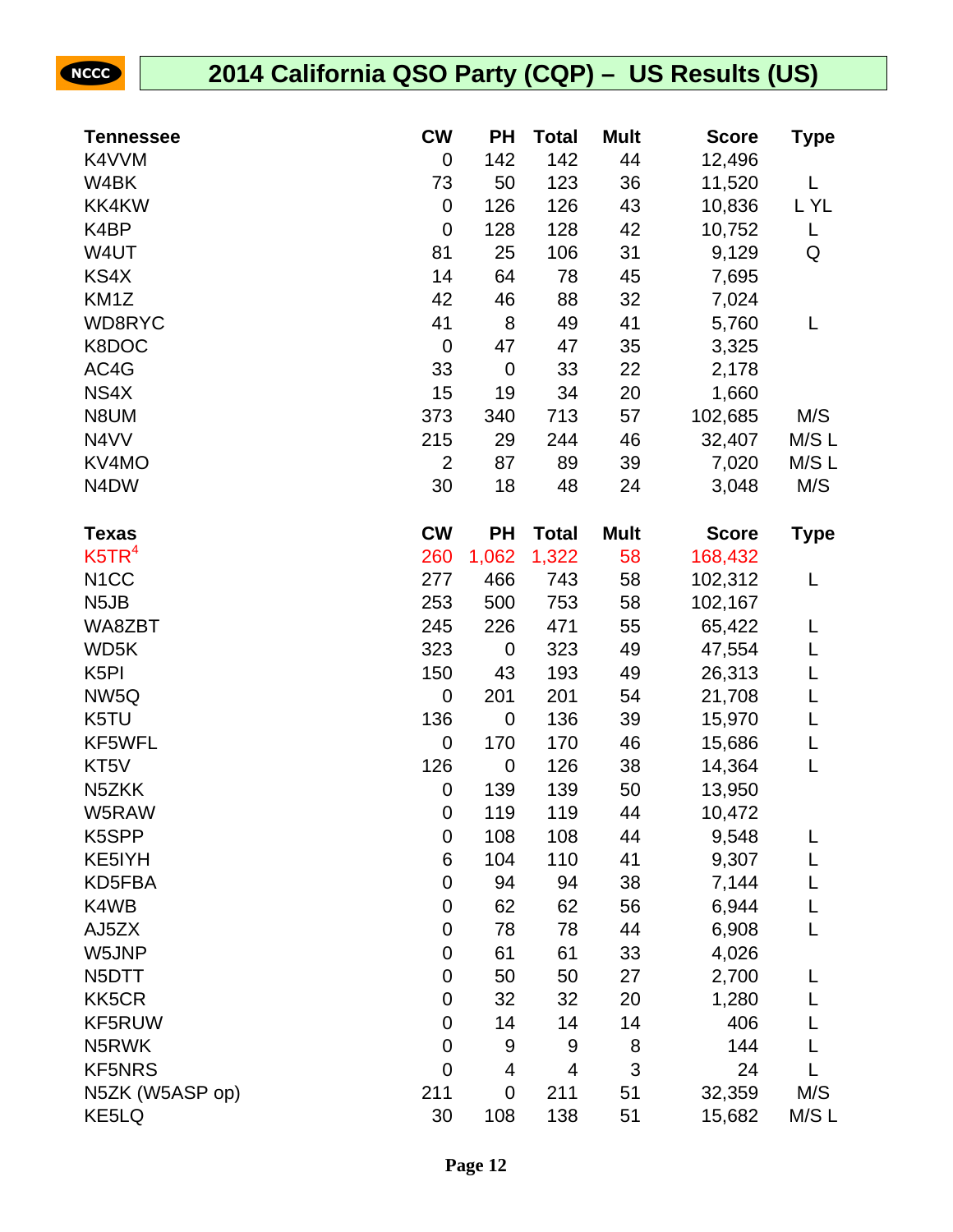| Texas                         | <b>CW</b>        | <b>PH</b>   | <b>Total</b> | <b>Mult</b>               | <b>Score</b> | <b>Type</b> |
|-------------------------------|------------------|-------------|--------------|---------------------------|--------------|-------------|
| N <sub>5</sub> K <sub>B</sub> | 3                | 18          | 21           | 17                        | 782          | M/S L       |
| KN5S (K5WW, KF5EJX)           | $\mathbf 0$      | 219         | 219          | 52                        | 22,828       | M/M L       |
| <b>Utah</b>                   | <b>CW</b>        | <b>PH</b>   | <b>Total</b> | <b>Mult</b>               | <b>Score</b> | <b>Type</b> |
| K7UT                          | 76               | 53          | 129          | 43                        | 14,362       |             |
| AK7O                          | 119              | $\mathbf 0$ | 119          | 38                        | 13,623       | L           |
| K6UUW/7                       | 0                | 132         | 132          | 49                        | 12,985       | L M         |
| <b>K7MGR</b>                  | $\overline{2}$   | 30          | 32           | 19                        | 1,254        | L           |
| <b>WA7BME</b>                 | 38               | $\mathbf 0$ | 38           | 25                        | 2,887        | M/S Q       |
| <b>Vermont</b>                | <b>CW</b>        | <b>PH</b>   | <b>Total</b> | <b>Mult</b>               | <b>Score</b> | <b>Type</b> |
| W <sub>1</sub> SJ             | 0                | 131         | 131          | 44                        | 11,528       |             |
| W1FNB                         | 0                | 34          | 34           | 21                        | 1,428        | L           |
| KB1WXM                        | $\mathbf 0$      | 11          | 11           | 12                        | 264          | L           |
| Virginia                      | <b>CW</b>        | <b>PH</b>   | <b>Total</b> | <b>Mult</b>               | <b>Score</b> | <b>Type</b> |
| N3UA                          | 324              | 247         | 571          | 56                        | 82,152       |             |
| K7SV                          | 294              | 280         | 574          | 55                        | 79,365       | L           |
| K4KDJ (KK4BSM op)             | 85               | 246         | 331          | 53                        | 39,644       | L           |
| KK4ODQ                        | $\mathbf 0$      | 163         | 163          | 47                        | 15,322       | L           |
| KA3EHL                        | 70               | $\mathbf 0$ | 70           | 30                        | 6,300        | L           |
| KC4ZA                         | 58               | $\mathbf 0$ | 58           | 30                        | 5,220        | Q           |
| KI4FW                         | 46               | $\mathbf 0$ | 46           | 31                        | 4,324        | Q           |
| KJ4VTH                        | $\mathbf 0$      | 59          | 59           | 30                        | 3,540        | L           |
| K4YND                         | 24               | $\mathbf 0$ | 24           | 22                        | 1,584        | L           |
| N3TG                          | 3                | 23          | 26           | 21                        | 1,155        | L           |
| <b>KK4PUX</b>                 | $\pmb{0}$        | 16          | 16           | 12                        | 384          | L           |
| K3MAF                         | $\boldsymbol{0}$ | 3           | 3            | $\ensuremath{\mathsf{3}}$ | 18           | L YL        |
| AB4SF                         | 70               | 117         | 187          | 43                        | 19,199       | M/SL        |
| Washington                    | <b>CW</b>        | <b>PH</b>   | <b>Total</b> | <b>Mult</b>               | <b>Score</b> | <b>Type</b> |
| W7GKF                         | 249              | 356         | 605          | 58                        | 84,622       |             |
| W7OM                          | 251              | 127         | 378          | 54                        | 54,513       | L           |
| <b>K7HBN</b>                  | 169              | $\mathbf 0$ | 169          | 52                        | 26,364       | Q           |
| W7OXB                         | 0                | 230         | 230          | 49                        | 22,540       | L           |
| K9QJS                         | $\mathbf 0$      | 204         | 204          | 44                        | 17,952       | L           |
| AI7AA                         | 125              | $\mathbf 0$ | 125          | 46                        | 17,319       | L           |
| <b>WA7PRC</b>                 | 25               | 133         | 158          | 46                        | 15,732       | L           |
| N7EPD                         | 65               | 49          | 114          | 40                        | 11,720       |             |
| N7KN                          | $\boldsymbol{0}$ | 117         | 117          | 44                        | 10,296       | L           |
| K7VAP                         | 0                | 113         | 113          | 45                        | 10,170       | L YL        |
| W7CH                          | $\mathbf 0$      | 102         | 102          | 41                        | 8,364        |             |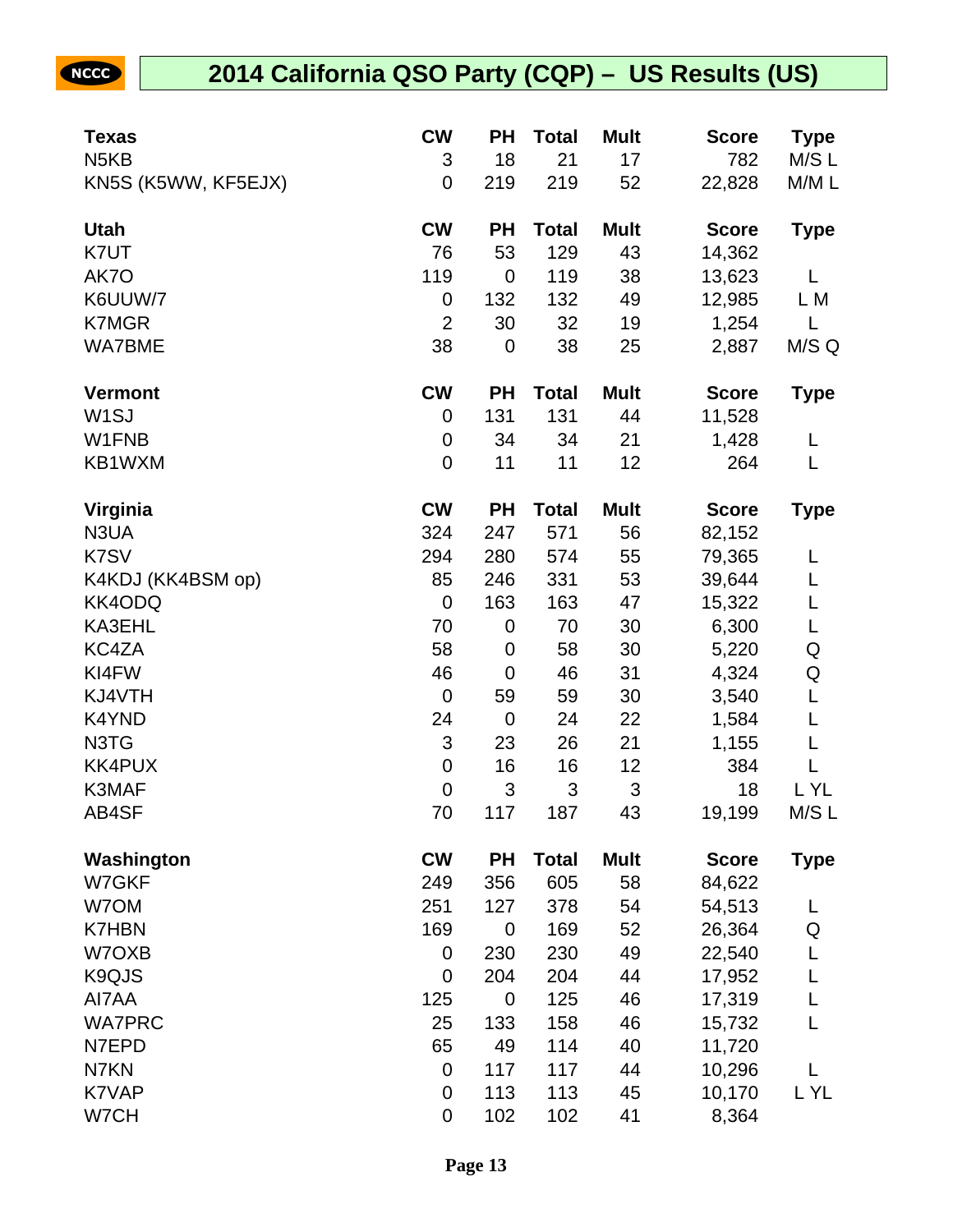#### **2014 California QSO Party (CQP) – US Results (US)**

| Washington       | <b>CW</b>        | <b>PH</b>      | <b>Total</b> | <b>Mult</b> | <b>Score</b> | Type        |
|------------------|------------------|----------------|--------------|-------------|--------------|-------------|
| <b>KC7YE</b>     | 80               | $\mathbf 0$    | 80           | 33          | 7,920        |             |
| N7QMT            | $\mathbf 0$      | 65             | 65           | 35          | 4,585        |             |
| W7POE            | 54               | $\mathbf 0$    | 54           | 22          | 3,597        | L           |
| <b>KF7FK</b>     | $\mathbf 0$      | 54             | 54           | 27          | 2,916        | L           |
| <b>KN7S</b>      | $\mathbf 0$      | 46             | 46           | 31          | 2,883        | L           |
| AB7MP            | 34               | $\mathbf 0$    | 34           | 27          | 2,794        | L           |
| W7VN             | 12               | 35             | 47           | 23          | 2,472        | L M         |
| <b>K7JSG</b>     | $\boldsymbol{0}$ | 41             | 41           | 27          | 2,241        | L           |
| NN7SS (K6UFO op) | 10               | $\mathbf 0$    | 10           | $\,6$       | 180          | Q           |
| W7SLS            | $\mathbf 0$      | 63             | 63           | 36          | 4,536        | M/S         |
| <b>Wisconsin</b> | <b>CW</b>        | <b>PH</b>      | <b>Total</b> | <b>Mult</b> | <b>Score</b> | <b>Type</b> |
| W9XT             | 211              | 287            | 498          | 56          | 67,676       | L           |
| <b>NS91</b>      | 339              | $\mathbf 0$    | 339          | 50          | 50,925       |             |
| AA9RN            | 1                | 393            | 394          | 56          | 44,240       | L           |
| N9CK             | 234              | $\mathbf 0$    | 234          | 46          | 32,292       | L           |
| W9WLX            | 72               | 133            | 205          | 46          | 22,241       | L           |
| KB9S             | 149              | $\mathbf 0$    | 149          | 38          | 17,043       | L           |
| WR9Y             | 77               | 66             | 143          | 43          | 15,609       | L           |
| KG9JP            | $\mathbf 0$      | 116            | 116          | 44          | 10,208       | L           |
| <b>AIOM</b>      | $\mathbf 0$      | 85             | 85           | 43          | 7,310        |             |
| K9GDF            | 68               | $\overline{7}$ | 75           | 29          | 6,365        |             |
| AF9J             | $\mathbf 0$      | 16             | 16           | 13          | 416          | L YL        |
| K9OM             | 394              | 463            | 857          | 57          | 120,298      | M/S         |
| W9MXQ            | 0                | 111            | 111          | 34          | 7,582        | M/S L       |
| <b>NM9O</b>      | $\mathbf 0$      | 15             | 15           | 12          | 372          | M/SL        |
| Wyoming          | <b>CW</b>        | <b>PH</b>      | <b>Total</b> | <b>Mult</b> | <b>Score</b> | Type        |
| N7MZW            | $\mathbf 0$      | 490            | 490          | 58          | 56,840       | L           |
| WC7S             | 176              | $\mathbf 0$    | 176          | 48          | 25,416       | Q           |

**Checklogs:** AD0DB, KB5JC, NN7F, WA8LE.

 $C =$ Checklog  $E =$  County Expedition  $L = Low Power$  $M = Mobile$ M/M = Multi-Multi M/S = Multi-Single  $Q = QRP$ YL = YL Operator <sup>1</sup>New record for SO HP Illinois